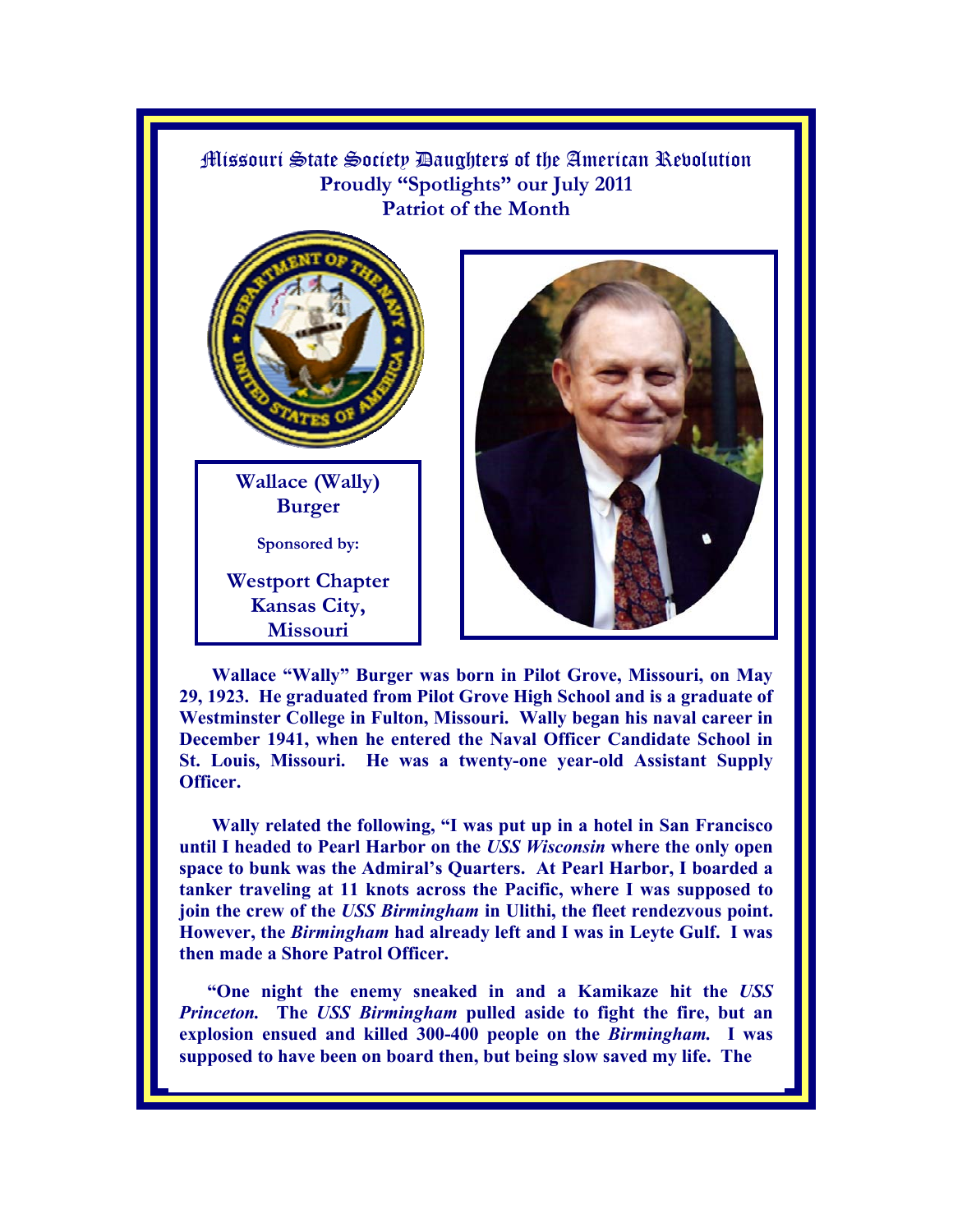*Birmingham* **went back to Pearl Harbor for repairs and I was finally able to board the ship at Mare Island, Vallejo, California, on January 1, 1945. After a shake-down cruise we were ordered to head for the Pacific War Zone once again. We joined the main fleet in Ulithi. Our new assignment was to support the Army and Marines at Iwo Jima. Our mission was shore bombardment with star shells each night, with continued bombardment with five and six inch shells into the enemy lines ahead of the Army and Marine advancement.** 

**"Our next mission was the invasion of Okinawa on April 1, 1945. The first few weeks were filled with Kamikaze planes; they sunk or damaged our ships, and even struck our hospital ships. They came at us in droves. Under battle conditions, as a Supply Officer, my assignment was to plot the locations of the biggest enemy planes in the Combat Information Center. We had been at battle many weeks, shelling the Japanese ahead of the Marines and the Army, softening them up as they were dug in at Sugar Loaf Hill, a city under the mountains. During the day we lobbed shells, and at night we shot flares in to ignite the area so the American troops could see the enemy's movement. We had been under battle conditions for many weeks. We worked shifts of four hours on duty and four hours off. Eventually we were ordered off to rest for a couple of days, and we were supposedly in a secure position.** 

**"On May 4, 1945, we'd been at Okinawa for a month. I heard our ship's 20 mm machine guns firing which was unusual and indicated that the enemy was very close. Out of nowhere, a Kamikaze swept low across the water and targeted the** *USS St. Louis***. It missed and hit the starboard side of the** *Birmingham***'s main deck instead, penetrating three levels before the 500 pound bomb it was carrying exploded. It went through the bunkroom killing my roommate instantly. I had left seconds before to go to my office. I was knocked around, but I wasn't hurt. I remember a huge hole by the magazine and the feeling of the ship as it shuddered from the hit. The entire sickbay was destroyed, along with fifty-two deaths and eighty-two injuries. Standard Naval policy is to seal off the compartments after a strike to save the ship. When they did that, twenty men were drowned in their quarters.** 

**"We left Okinawa for Guam, where we were picked up for our return to Mars Island Naval Shipyard for major repairs. Upon our return to the Pacific War Zone, the war had ended."**